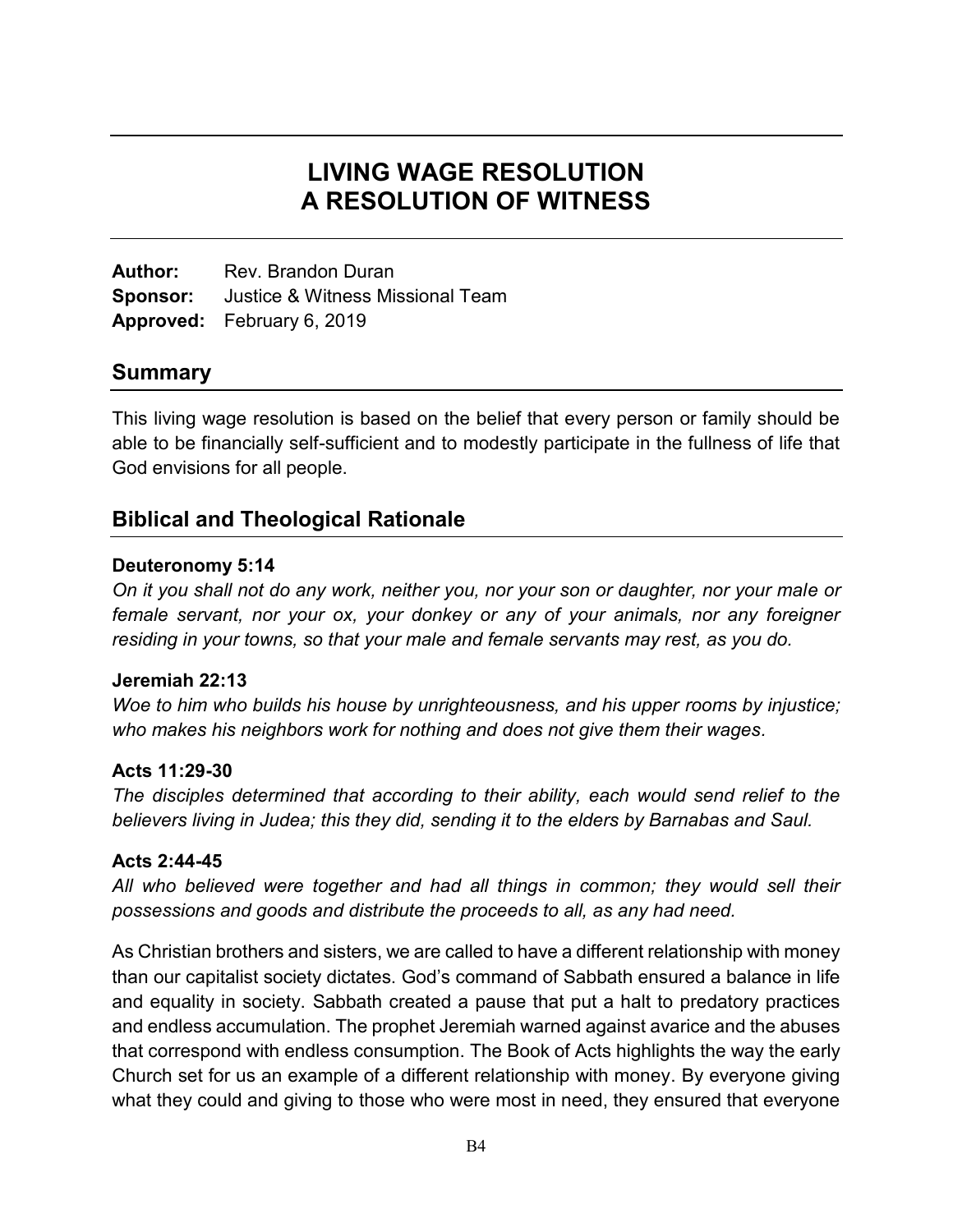had enough. This individual accountability to each other is based on the belief that we are all children of God, deserving of justice and capable of acting justly.

Economic fairness at the systemic level is built into the ethics of our faith traditions as well. In Hebrew tradition, debts were forgiven, and slaves were set free every seven years (Deuteronomy 15). In the year of Jubilee, which came every 50 years, all the land was equitably re-distributed. This radical re-structuring of a society prevents against the accumulation of enormous wealth based on the understanding that the land and the people ultimately belong to God.

## **Resolution**

**WHEREAS,** economic inequality in the United States inflames tensions in our country and is degrading the health, democracy, and economic prosperity of our nation; and,

**WHEREAS,** wages in the United States have not kept pace with rates of productivity or inflation, decreasing the ability of individuals or families to be able to buy the essentials; and,

**WHEREAS,** workers in low-wage jobs are disproportionately women and immigrants thereby exacerbating bias these historically oppressed communities already face; and,

**WHEREAS,** we see the way that congregations are working tirelessly to fill this evergrowing gap between what people need to survive and what they can provide for themselves, even while working; and

**WHEREAS,** our Christian teachings call us to address the economic and political systems that drive people into homelessness and poverty, in addition to meeting urgent need; and

**WHEREAS,** political leaders in Hawai'i state have recognized the need to increase the minimum wage in order to address the economic disparity between income and the cost of living in Hawai'i; and

**WHEREAS,** the Justice and Witness Missional Team has previously advocated for a livable wage and economic justice in its November 2018 Statement of Support for Hawaiʻi Marriott and Kyo-ya Hotels and Resorts Employees; and

**WHEREAS,** the concept of a living wage is more than just a specific hourly figure but also includes benefits and compensation that create opportunities for individuals to lead healthy and balanced lives. This includes, but is not limited to, affordable access to basic human necessities that strengthen households and families such as the ability to:

- o Wake up in a safe, affordable home.
- $\circ$  Cook a healthful meal without worrying about where the next meal is coming from.